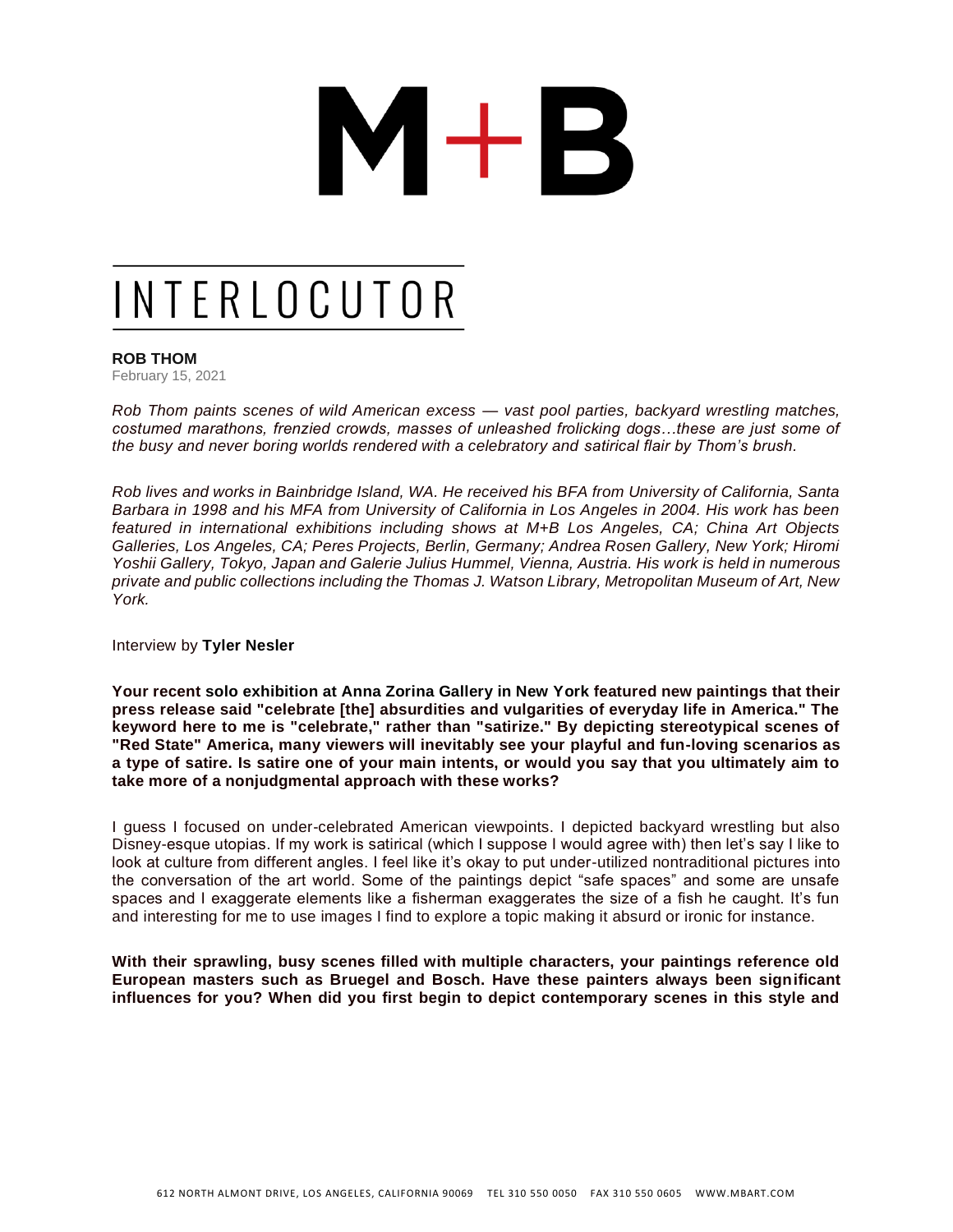**what was the impetus for it?** I enjoy filling up the canvas so it is dense with information, because it reflects the age we live in. I would say that Biblical paintings that I saw as a kid were just as important as Bruegel or Bosch because of their intent to narrate. I visited the National Gallery in DC growing up and remember the 13th to 16th Century galleries were really influential. Paintings with human interaction and pathos and some wild beheadings or strangely painted rocks and flattened figures of the Pre-Renaissance – those are the paintings that stuck with me.

**Aside from Bruegel and Bosch, who are some other influences for you? Are more contemporary artists such as Martin Handford and Steve Brodner an influence? (I see elements of their work in yours, for example).** 

I feel like all art is influential. Ancient, contemporary, even kitsch and naive work, it's all great. I'm not some master painter so Bruegel and Bosch are a



\*Runners in Park,\* 2020, oil, wax on canvas, 44 x 45 in (111.8 x 114.3)

jumping off point for me. Pop culture like comic books, comic strips, internet, TV, signage, all that stuff plays into my paintings too. I love elements of the artists you mention but I am ultimately trying to invent my own language.

**There is immediate contemporary relevancy seen in pieces such as "Community Pool," where a huge group gathers together unmasked in a large pool, while in the background on a vast lawn other groups stay together mostly within distanced marked-off encircled areas (which have often been seen in parks worldwide during the Covid lockdowns). In what ways do you think the Covid crisis has underscored or added new dimensions to your work over the past year?** 

Covid added a new dimension to everything. I imagine people see things in a different way now...remotely. The internet and our phones have become the messenger of info more than anything else...I saw some Covid circles on my news feed and was haunted by them. The Covid circles are unmistakable and distinct to this particular time. I added the circles late in the painting and it was like adding three exclamations.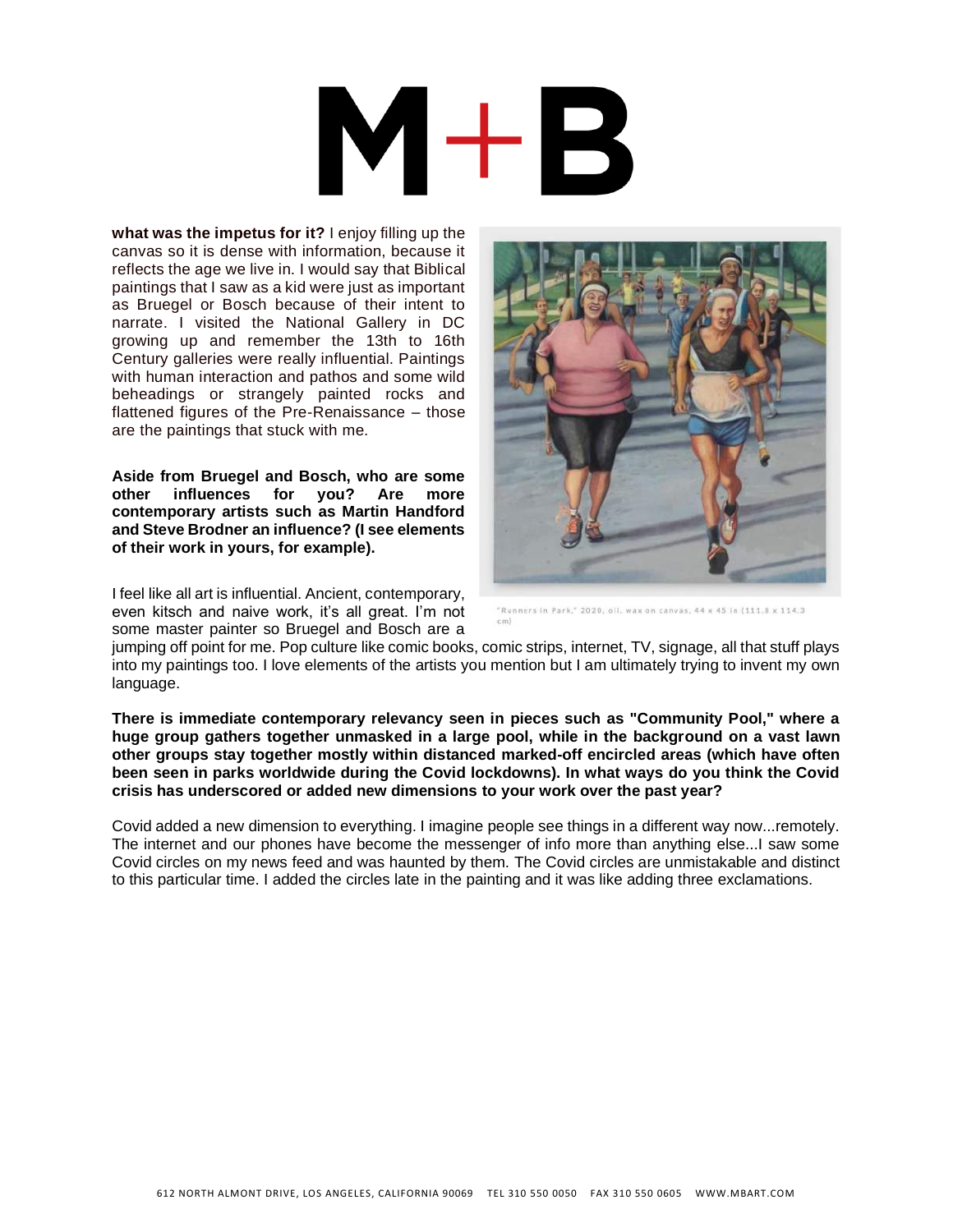## $M+B$



"Community Pool," 2020, oil, wax on canvas, 64 x 58 in (162.6 x 147.3  $\epsilon$ m)

Mid-pandemic I was watching a documentary and I could feel myself tensing up as strangers crowded in a subway or in some low-ceilinged room or when they shared utensils or drank from the same water bottle. I would trace the spread in my head. It became untraceable though and a bit like the painting of the "Community Pool." It's about the inevitability of failure (as humans) against germs, especially seeing how Americans were dealing with it specifically, or not.

**Your paintings such as "Grotto Pool" and "Pool With Slide and Dog" have a bit of tension in them in the sense that the scenes look very inviting and fun, but they're also places that are completely artificial and probably excessively wasteful. Were paintings like these inspired by any real-life places you've visited?**

I have to admit, I'm a sucker for artificial

environments. I've painted four or five caves to this point, but the paintings with a fake rock simulated came from someone else's internet vacation. I haven't been to those places. The artificial and excessive became really fascinating to me when everything stopped. It's tongue-in-cheek though, the idea of presenting some ideal space or a bubble where just the viewer gets to enjoy the virtual space when even The Haves could not travel to these enviable locations. It's nostalgia for a time when we could collectively travel, and like some offering to those who couldn't afford to visit a place like that regardless of the virus. Those paintings to me were fantasy locations for all.

### **What do you love most about including so many frolicking and playful dogs in your works? Would it be safe to say that they often act as sly reflections of the unbridled joy that the humans in the pieces are experiencing?**

I was thinking about people in NYC during the first round of quarantines and then the worst case scenario (as I do) — what kind of nightmare it would be to be totally alone in some tiny apartment not even having the company of a dog. That's maybe how the dogs entered the paintings, as beacons of hope and goodwill. Then there is the series of paintings by Cassius Marcellus Coolidge that I love for their ubiquity in the popular unconscious. I'm specifically speaking of "Dogs Playing Poker." Maybe my paintings that include dogs are some sort of updated kitsch which I personally like. Dogs represent noble qualities to me, and are full of energy and emotion. They can be stand-ins for the human figures, but creatures that specifically ooze friendship and loyalty.

**Then in a work such as the wonderful "Faux Hokusai Cooldown," the dogs have completely taken over all the fun. When I encountered this painting in person I thought it was one of the funniest and**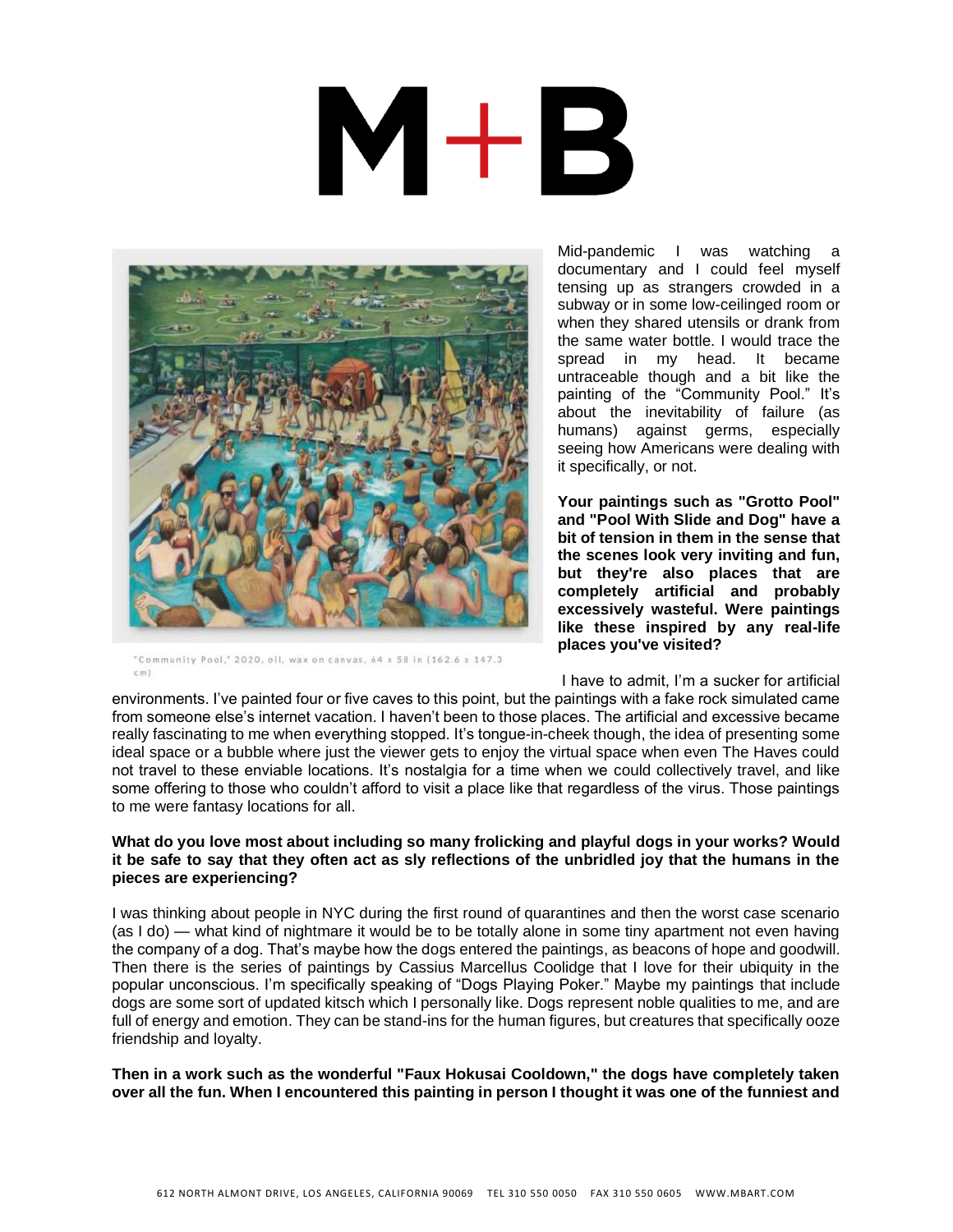### $\mathsf{M+R}$

### **most joyous paintings I'd ever seen. And how do you think that adding the "faux Hokusai" waves onto the wall of the pool room specifically adds to the humor and sheer absurdity of it all?**

Somebody actually painted this mural specifically for a dog pool and I copied it. I screen-shot stills from a bad quality video of dogs more or less partying in an indoor pool, making the best of things. That's what I mean when I say that all art is influential — I could copy master paintings or some painting by an unsung anonymous painter out there living among us. I don't understand why that person decided on a facsimile of

"The Great Wave" for a dog pool but I like the painting within a painting idea of it, and the watered down version of that amazing wave and the idea that I painted a version of a version of the original. The flattened perspective of the original and the drawing I made — which was also flattened —<br>made sense. It's ridiculous and made sense. It's ridiculous intentionally so because I like that vibe. Dogs are sorta precious but the painting style is rough and raw in places and the concept is just silly as a way for me to express something without bowing to the hyper critical eye that stares upon a tiny fraction of artmakers.

**There is a curious and unique blend of the surreal and the nostalgic in your work. In what ways do you think your warm-paletted tones and the wavy,** 



"Faux Hokusai Cooldown," 2020, oil, wax on canvas, 48 x 70 in (121.9 x 177.8 cm)

**almost Gumby-like stretchy limbs of many of your figures introduce a sense of off-kilter nostalgia? To me, many of the paintings seem to be mixes of memories and old 35mm color film prints that have faded or warped a bit over time...** 

In my source material there is that sense of nostalgia...and maybe I am sentimental and picking that stuff out specifically. I think our memories inform what we are looking at so I choose to paint stuff that works to that end.

I enjoy things like Gumby, and printed photographs and old books and that sort of thing — I choose older things rather than newer ones. I like to keep my focus on things and events that happen during my lifetime as well, probably as a way to sort them. Things from the not so distant past appeal to me. Those things of the past can be reintroduced into the contemporary and still have impact in a way that conger associations with objects, looks and situations. I am drawn to recognizable bits as opposed to abstract ones because they are more effective and I go to it because of the immediacy and ease of entry.